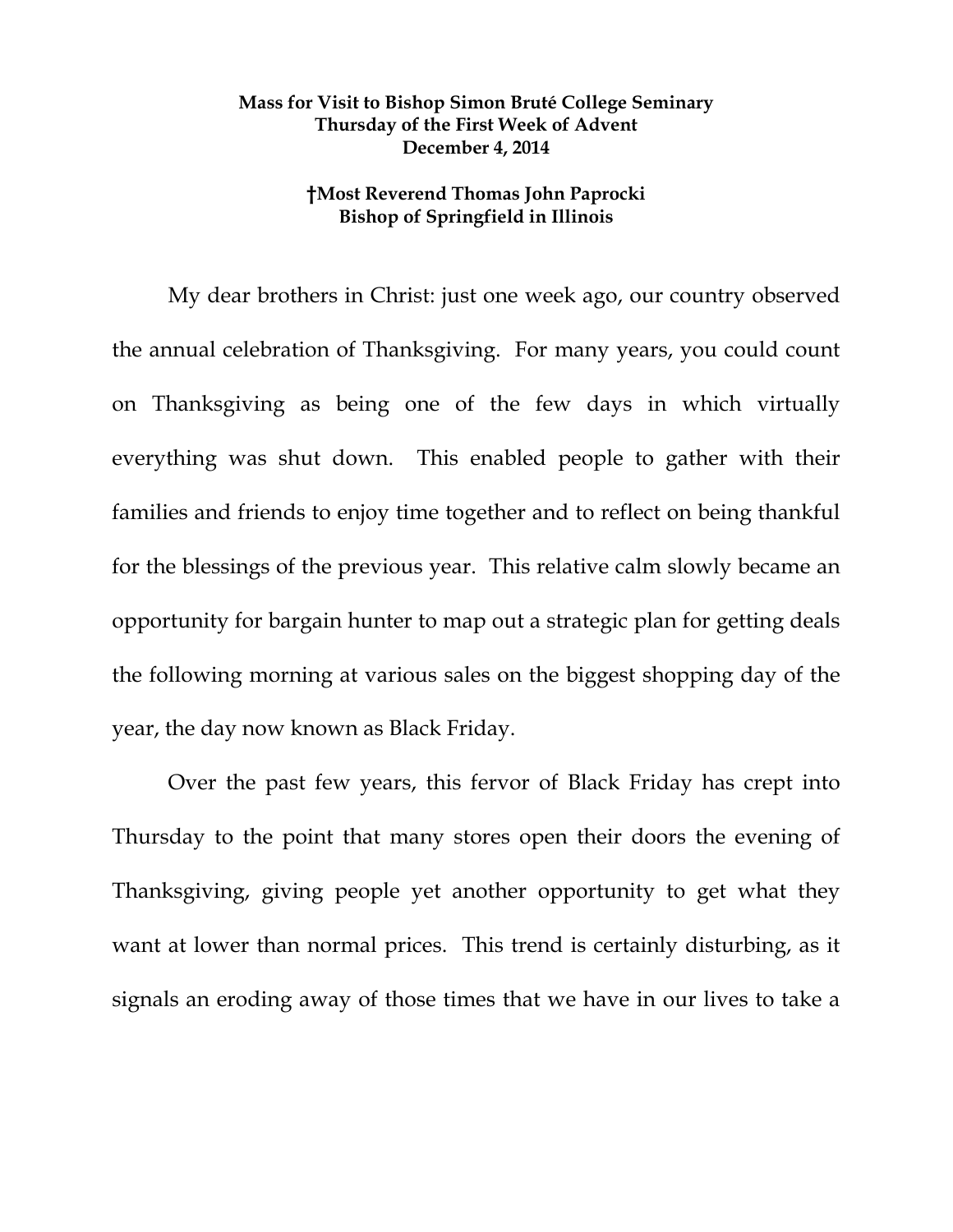step back and to slow down in order to focus on the more important things of life.

What is happening with Thanksgiving has been happening to Advent for quite some time. With just four weeks to prepare for Christmas, we try to pack in as much as possible in our workplaces, families, and schools. The Church encourages us to take this time during Advent to slow down, enabling us to more prayerfully prepare for the celebration of the birth of our Savior on Christmas. This is becoming more and more of a struggle in an increasingly commercialized society.

The Church has never been afraid of confronting the culture when it has strayed from the path of the Gospel, and Advent is no exception. Instead of giving in to the prevailing attitudes, we are called to remain firm in upholding the true meaning of this season. This is much easier said than done, for we ourselves are confronted with many things, many of which are good and holy, that pull us away from restfully embracing this season of preparation. Our starting point, then, for confronting the culture is by looking first at ourselves.

Here in the seminary, you are preparing for your final exams, something which requires a great deal of time and attention in order to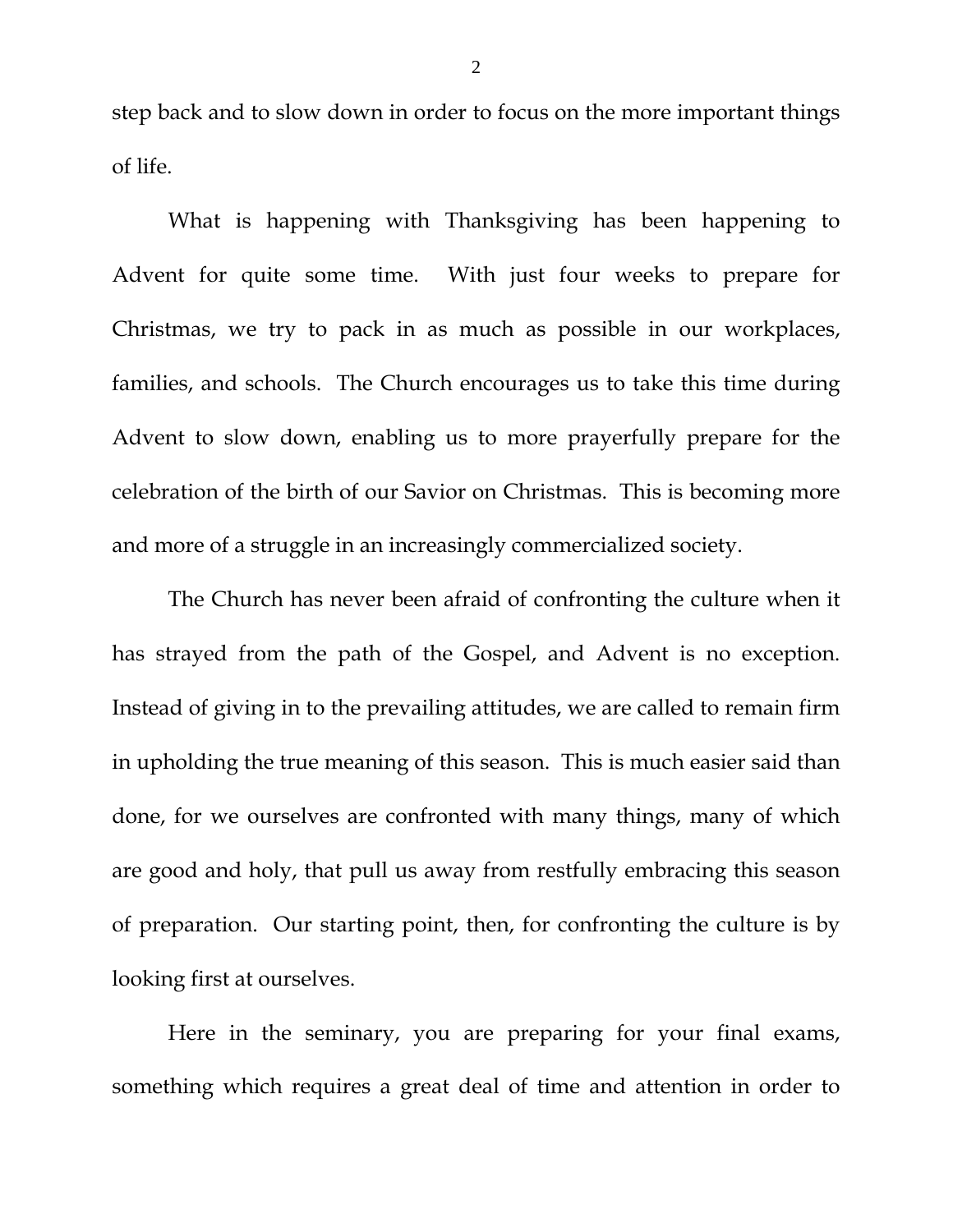finish your classes well. Many of you will be active in your parishes and dioceses during these coming weeks, engaging in many good works and activities, but activities which create demands on our time. With all of these demands on your time, it can be easy to let some of your good habits of prayer fall away, often with the justification that you are exchanging one good thing for another and that your work can be your prayer.

Having this mindset can be harmful to our overall spiritual health. We cannot make compromises or justifications when it comes to prayer, for prayer is the needed foundation for us, regardless of our vocation. As we hear in the Gospel for today's Mass, having a firm foundation is essential so that when the storms of life arise, we will be able to weather them. It is therefore important for us to find ways of making prayer a central part of our day, especially when we encounter changes and interruptions to our schedule.

This is a critical time in your formation to pay particular attention to making prayer a priority. While ordination to the priesthood is several years off, it is never too early to work diligently on that spiritual foundation of prayer. Even if you discern that the Lord is not calling you

3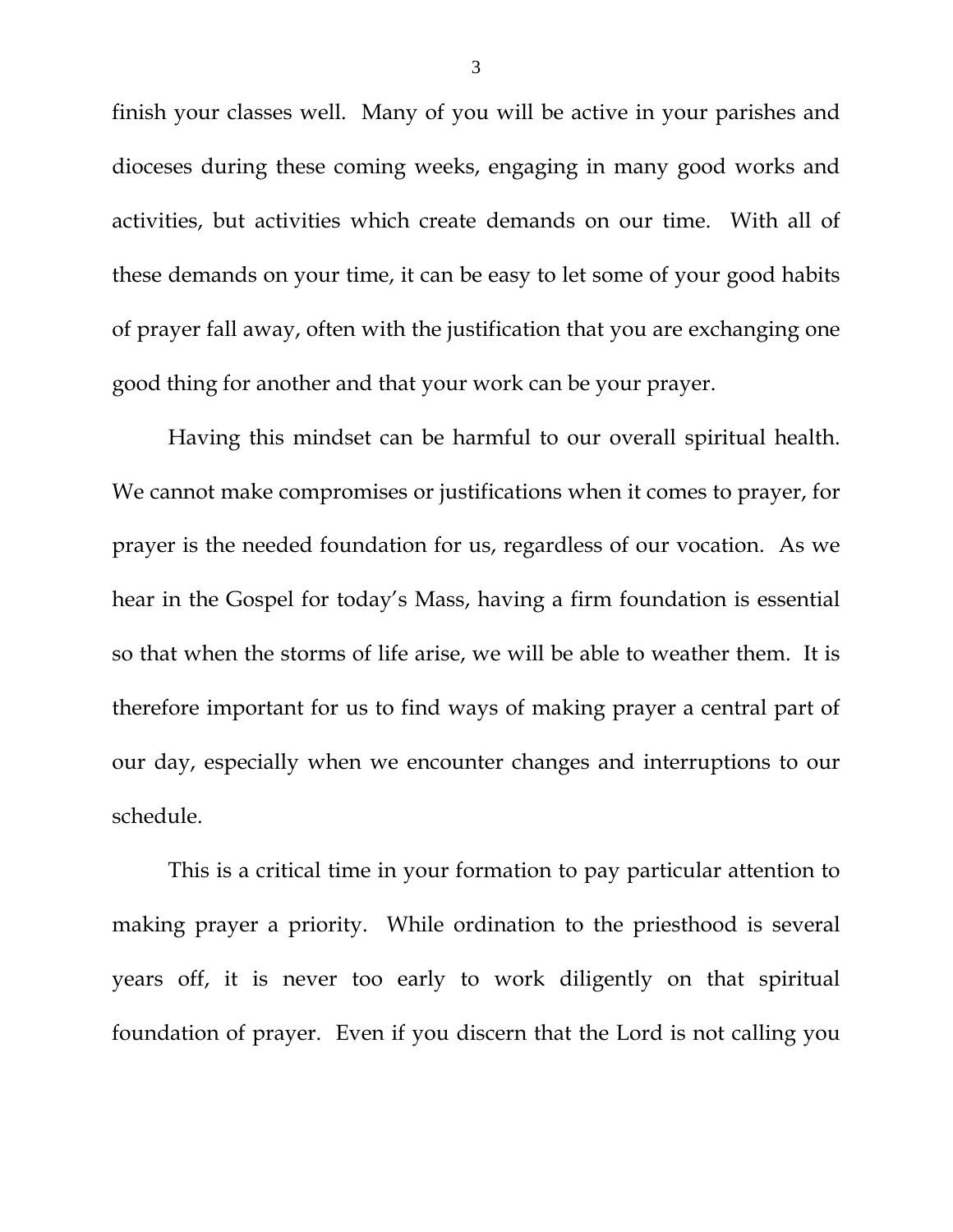to the priesthood, the attention given to this foundation of prayer will be of great benefit to you as it is the foundation for all Christian vocations.

I encourage you, then, to put forth the extra effort of remaining faithful to daily prayer during this season of Advent, regardless of wherever your travels take you or whatever activities in which you participate. Your busyness will likely not decrease in the coming years of formation, and so the intentional effort that you put in now will prepare you to balance your various important works more successfully with that one most essential aspect of prayer.

After all, the most important thing that we can to do to ensure that our ministry or our other apostolic works bear good fruit is to water the soil of our souls constantly with prayer. This will, as I said, provide a firm foundation so that when we encounter times of stress, difficulty, or even tragedy, we will not be overwhelmed, but we will be able to remain firmly grounded in that faith which has grown and developed in our lives.

As we prepare to receive the Eucharist today, let us ask the Lord for the grace to resist those temptations to push our time of prayer aside in exchange for something else. By choosing to remain close to Christ in prayer each day, we prepare ourselves to more joyfully welcome Him into